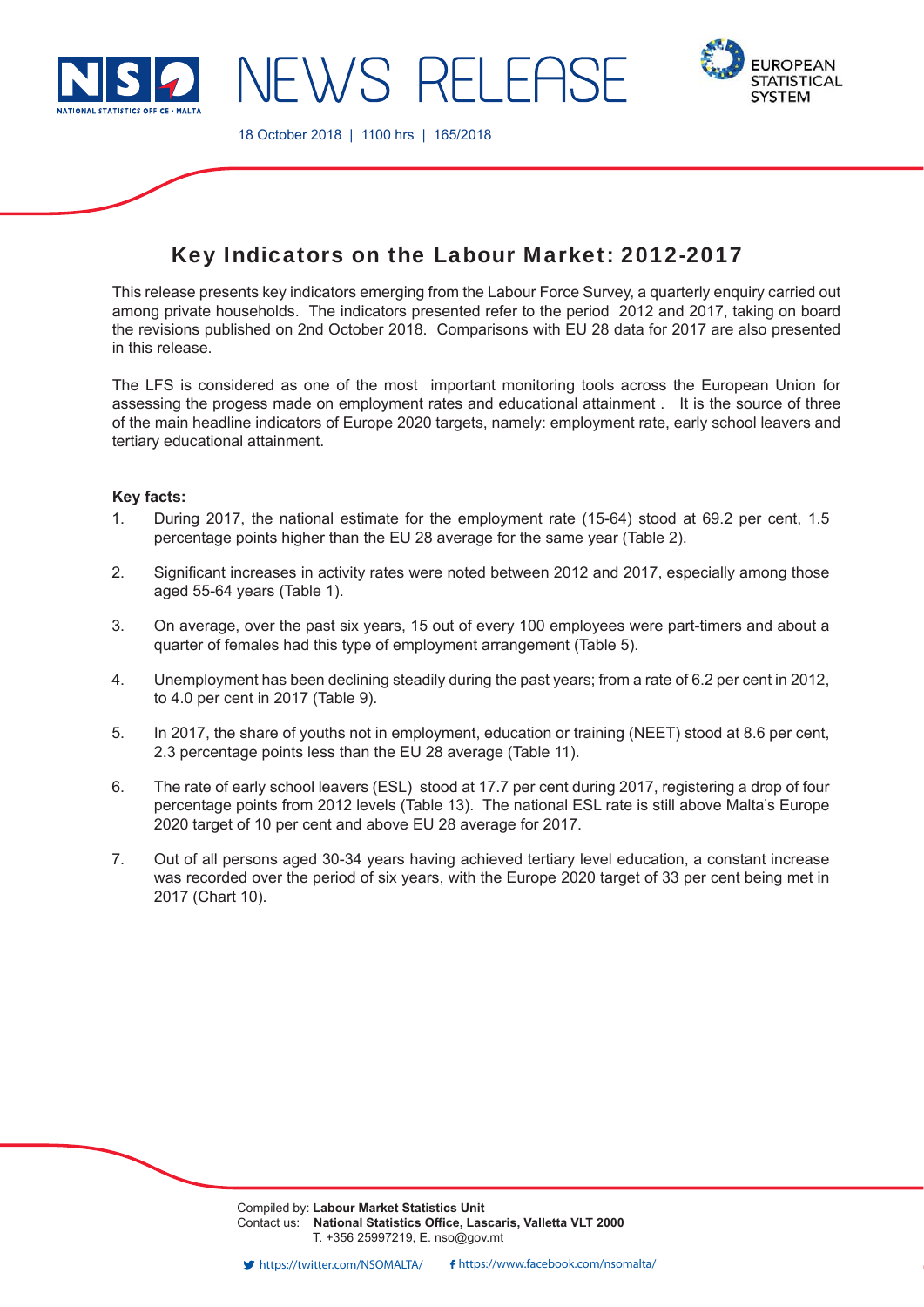## **Labour Force**

Over the last six vears starting from 2012, the activity rate for the 15 to 64 age group increased by 8.3 percentage points. Females played an important role in the labour market growth when compared to  $\overline{\phantom{a}}$  previous vears. In this regard, the female activity rate increased from 48.8 per cent in 2012 to 60.2 per cent in 2017 (Table 1). On the other hand, the contribution of males to the overall increase in activity rate was lower, in this regard the difference between 2012 and 2017 levels was of 4.9 percentage points.

The highest increase in the activity rate was registered in the 55-64 age cohort, reaching 48.4 per cent in 2017 (the 2012 level was 36.3 per cent). This specific age group registered a substantial increase in both male and female rates and in fact between 2012 and 2017 there were increases of 11.7 and 12.4 per cent for males and females respectively.

| Year         | <b>Males</b> | <b>Females</b> | <b>Total</b> | <b>Activity</b><br>gender<br>gap |  |  |
|--------------|--------------|----------------|--------------|----------------------------------|--|--|
|              | 15-64        |                |              |                                  |  |  |
| 2012         | 78.5         | 48.8           | 63.9         | 29.7                             |  |  |
| 2013         | 80.0         | 52.0           | 66.3         | 28.0                             |  |  |
| 2014         | 80.8         | 54.3           | 67.8         | 26.5                             |  |  |
| 2015         | 81.5         | 55.6           | 68.8         | 25.9                             |  |  |
| 2016         | 82.5         | 58.0           | 70.6         | 24.5                             |  |  |
| 2017         | 83.4         | 60.2           | 72.2         | 23.2                             |  |  |
| EU 28 (2017) | 78.9         | 67.8           | 73.3         | 11.1                             |  |  |
|              |              | 15-24          |              |                                  |  |  |
| 2012         | 54.3         | 48.9           | 51.7         | 5.4                              |  |  |
| 2013         | 56.5         | 50.3           | 53.5         | 6.2                              |  |  |
| 2014         | 53.4         | 52.3           | 52.9         | 1.1                              |  |  |
| 2015         | 53.6         | 49.4           | 51.6         | 4.2                              |  |  |
| 2016         | 54.4         | 48.8           | 51.7         | 5.6                              |  |  |
| 2017         | 54.5         | 51.2           | 52.9         | 3.3                              |  |  |
| EU 28 (2017) | 44.0         | 39.2           | 41.7         | 4.8                              |  |  |
|              |              | 25-54          |              |                                  |  |  |
| 2012         | 94.4         | 59.6           | 77.3         | 34.8                             |  |  |
| 2013         | 94.8         | 63.6           | 79.5         | 31.2                             |  |  |
| 2014         | 95.5         | 65.7           | 81.0         | 29.8                             |  |  |
| 2015         | 95.4         | 67.2           | 81.7         | 28.2                             |  |  |
| 2016         | 95.8         | 69.7           | 83.2         | 26.1                             |  |  |
| 2017         | 96.2         | 72.0           | 84.5         | 24.2                             |  |  |
| EU 28 (2017) | 91.6         | 79.7           | 85.7         | 11.9                             |  |  |
|              |              | 55-64          |              |                                  |  |  |
| 2012         | 54.4         | 18.2           | 36.3         | 36.2                             |  |  |
| 2013         | 58.2         | 20.1           | 39.1         | 38.1                             |  |  |
| 2014         | 61.5         | 22.8           | 42.1         | 38.7                             |  |  |
| 2015         | 63.3         | 26.0           | 44.6         | 37.3                             |  |  |
| 2016         | 65.1         | 29.9           | 47.5         | 35.2                             |  |  |
| 2017         | 66.1         | 30.6           | 48.4         | 35.5                             |  |  |
| EU 28 (2017) | 67.8         | 53.8           | 60.6         | 14.0                             |  |  |

#### *(%)* Table 1. Activity rates by sex and age group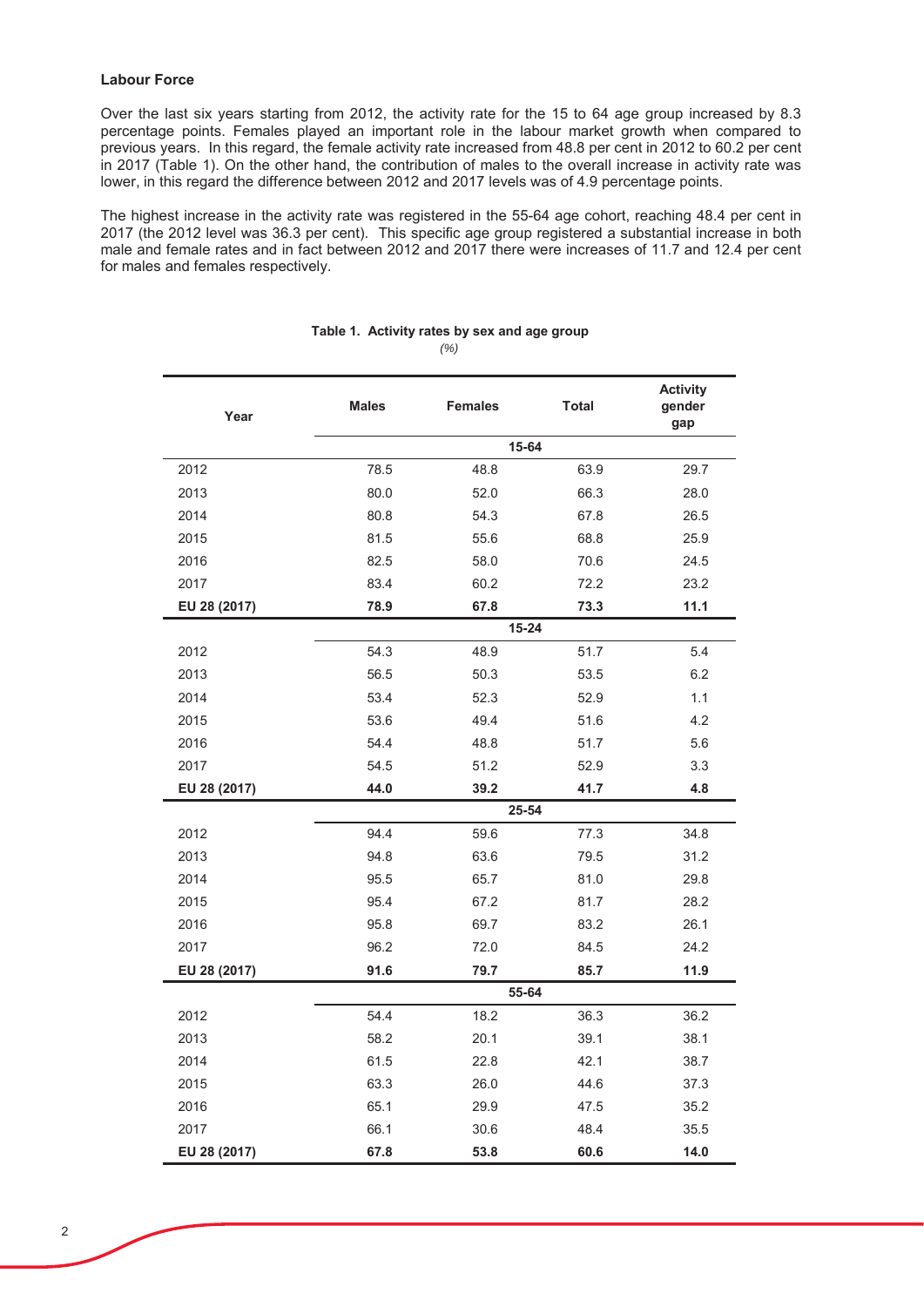The overall national activity rate for 2017 was 1.1 percentage points lower than that for EU 28 and 11.2 percentage points higher for the younger segment of the population (15-24 years) (Chart1). On the other end of the spectrum, for the older generation (55-64 years), the EU 28 activity rates were found to be 12.2 percentage points higher than national rates, in spite of the considerable growth observed over the past six vears.



#### Chart 1. Activity rates by age group (Malta and EU 28): 2017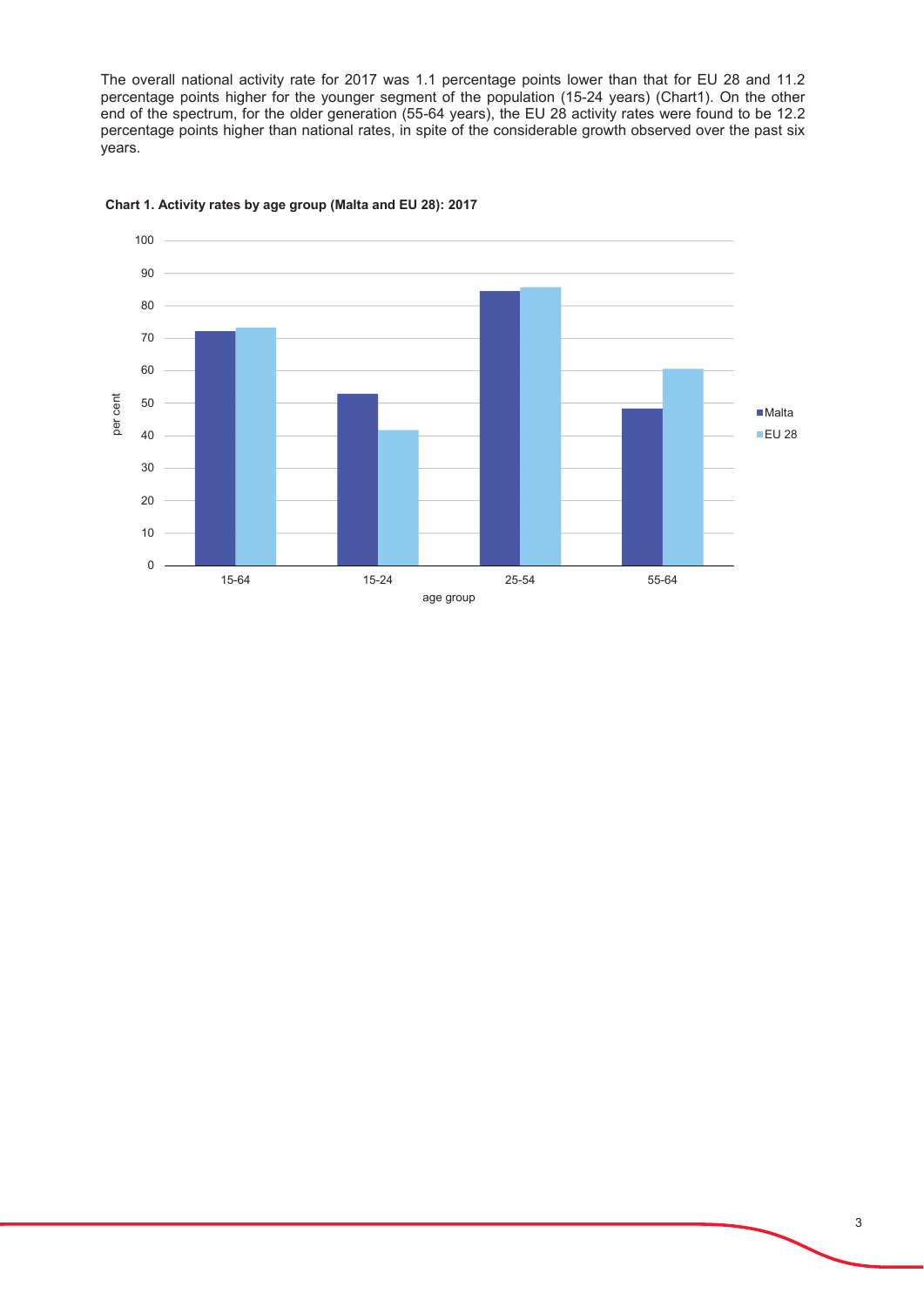## **Employment**

Over a span of six years, male employment rates increased by an average of 1.2 per cent per year whereas the female rates increased with an average of 2.5 per cent per annum (Chart 2).

At a national level, more males tend to be in employment when compared to the EU 28 average. This holds true for all age groups illustrated in Table 2. By contrast, the female employment rates for EU 28 were higher across all age groups with the exception of the young segment (15 to 24 years).



## Chart 2. Annual growth rates on employment rate (15-64) by sex: 2007-2017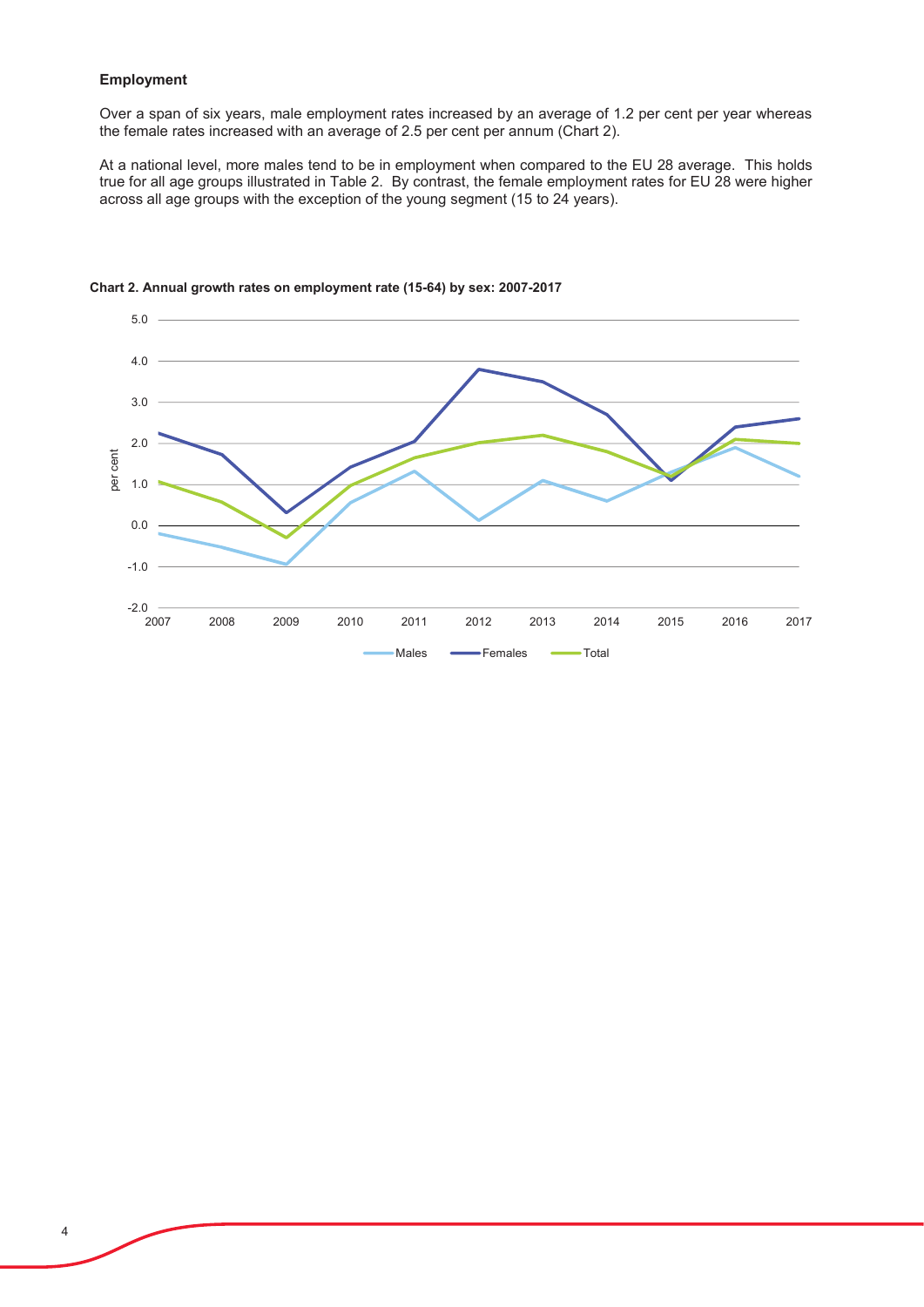## Table 2. Employment rates by sex and age group

 $(% )$ 

| Year         | <b>Males</b> | <b>Females</b> | <b>Total</b> | Employment<br>gender gap |
|--------------|--------------|----------------|--------------|--------------------------|
|              |              | 15-64          |              |                          |
| 2012         | 74.0         | 45.3           | 59.9         | 28.7                     |
| 2013         | 75.1         | 48.8           | 62.1         | 26.3                     |
| 2014         | 75.7         | 51.5           | 63.9         | 24.2                     |
| 2015         | 77.0         | 52.6           | 65.1         | 24.4                     |
| 2016         | 78.9         | 55.0           | 67.2         | 23.9                     |
| 2017         | 80.1         | 57.6           | 69.2         | 22.5                     |
| EU 28 (2017) | 72.9         | 62.4           | 67.7         | 10.5                     |
|              |              | $20 - 64$      |              |                          |
| 2012         | 79.4         | 47.9           | 63.8         | 31.5                     |
| 2013         | 80.3         | 51.7           | 66.2         | 28.6                     |
| 2014         | 81.1         | 54.3           | 67.9         | 26.8                     |
| 2015         | 82.1         | 55.3           | 69.0         | 26.8                     |
| 2016         | 83.5         | 58.0           | 71.1         | 25.5                     |
| 2017         | 84.7         | 60.6           | 73.0         | 24.1                     |
| EU 28 (2017) | 77.9         | 66.4           | 72.1         | 11.5                     |
|              |              | $15 - 24$      |              |                          |
| 2012         | 47.1         | 41.8           | 44.5         | 5.3                      |
| 2013         | 48.2         | 45.1           | 46.7         | 3.1                      |
| 2014         | 46.1         | 47.3           | 46.7         | $-1.2$                   |
| 2015         | 46.6         | 44.6           | 45.6         | 2.0                      |
| 2016         | 48.9         | 43.3           | 46.2         | 5.6                      |
| 2017         | 48.5         | 46.1           | 47.3         | 2.4                      |
| EU 28 (2017) | 36.3         | 32.9           | 34.7         | 3.4                      |
|              |              | 25-54          |              |                          |
| 2012         | 90.0         | 56.4           | 73.5         | 33.6                     |
| 2013         | 90.2         | 60.3           | 75.6         | 29.9                     |
| 2014         | 90.9         | 62.9           | 77.2         | 28.0                     |
| 2015         | 91.5         | 64.1           | 78.2         | 27.4                     |
| 2016         | 92.3         | 66.7           | 79.9         | 25.6                     |
| 2017         | 93.2         | 69.5           | 81.8         | 23.7                     |
| EU 28 (2017) | 85.5         | 73.7           | 79.6         | 11.8                     |
|              |              | 55-64          |              |                          |
| 2012         | 52.6         | 17.0           | 34.7         | 35.6                     |
| 2013         | 55.2         | 18.9           | 37.0         | 36.3                     |
| 2014         | 57.1         | 22.1           | 39.6         | 35.0                     |
| 2015         | 59.5         | 25.1           | 42.3         | 34.4                     |
| 2016         | 62.8         | 28.9           | 45.8         | 33.9                     |
| 2017         | 64.5         | 29.9           | 47.2         | 34.6                     |
| EU 28 (2017) | 63.7         | 50.8           | 57.1         | 12.9                     |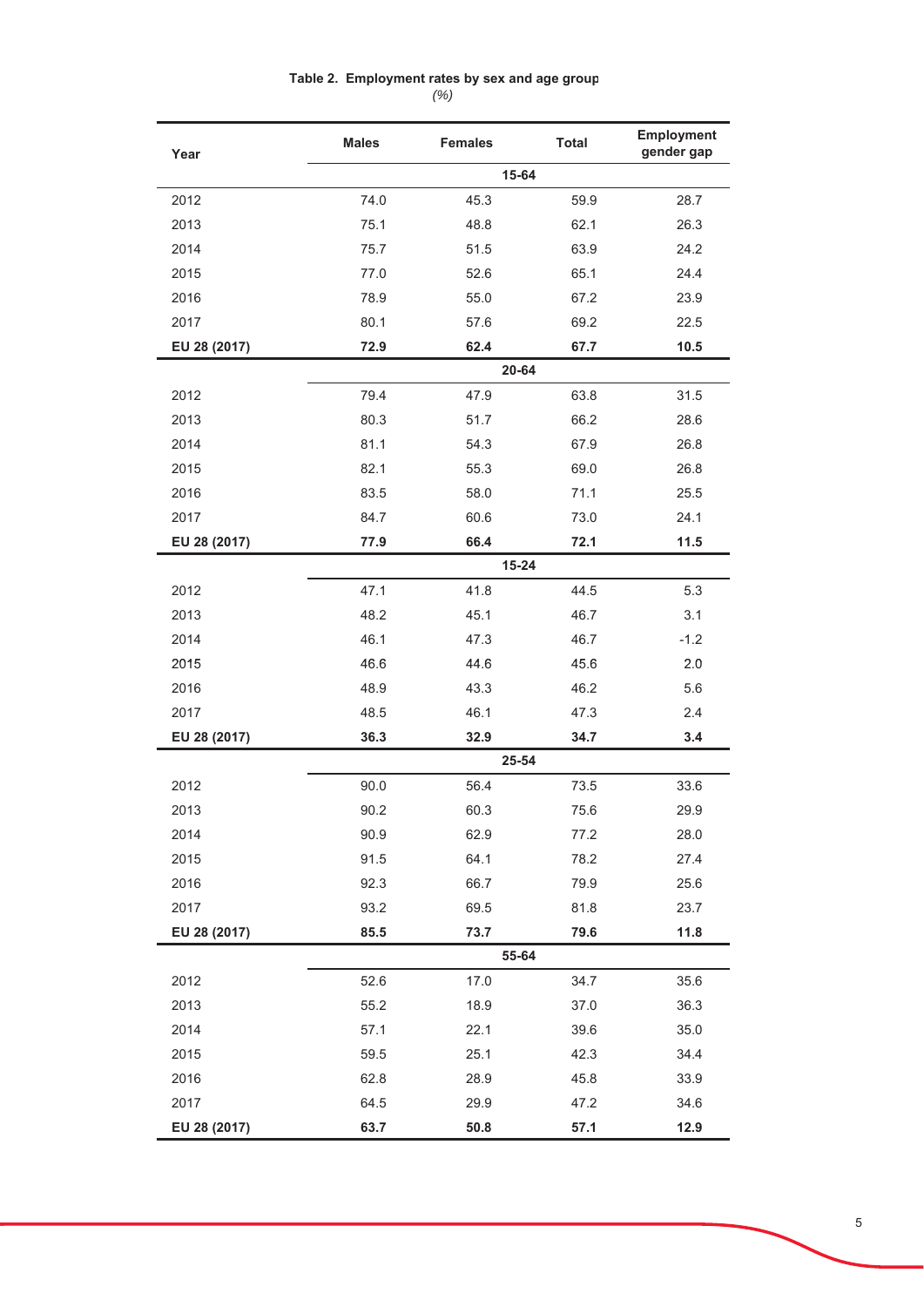The employment rate for the 20-64 age group is one of Europe's 2020 headline indicators. National figures show that in 2017 the employment rate for Malta was 3 percentage points higher than the stipulated target of 70 per cent. Chart 3 shows that the surge in employment rates can be mostly attributed to females. Significant growth in employment levels for persons within the older age cohort (55 to 64) also contributed to the rise in employment rates.



#### Chart 3. Employment rates (20-64) by sex: 2007-2017

Charts 4 and 5 reveal that the increase in employment over the past six years was mainly attributed to a growth in the service industry. Both manufacturing and agriculture industries remained relatively unchanged from 2012 to 2017.

The share of employment in the services sector has increased during the period under review, starting from 46.0 per cent during 2012 to 54.8 per cent in 2017 (Table 3). When compared to EU levels, the 2017 employment share in services for males stood at 57.3 per cent, 13.5 percentage points higher than the EU 28 average. On the other hand, in 2017, the female employment share in services was 0.5 percentage points lower than the EU 28 average.

#### Table 3. Employment share in services by sex

*(%)*

| Year         | <b>Males</b> | <b>Females</b> | <b>Total</b> |
|--------------|--------------|----------------|--------------|
| 2012         | 51.6         | 40.2           | 46.0         |
| 2013         | 52.8         | 42.9           | 47.9         |
| 2014         | 53.5         | 46.0           | 49.8         |
| 2015         | 54.2         | 47.9           | 51.1         |
| 2016         | 55.9         | 50.2           | 53.1         |
| 2017         | 57.3         | 52.1           | 54.8         |
| EU 28 (2017) | 43.8         | 52.6           | 48.2         |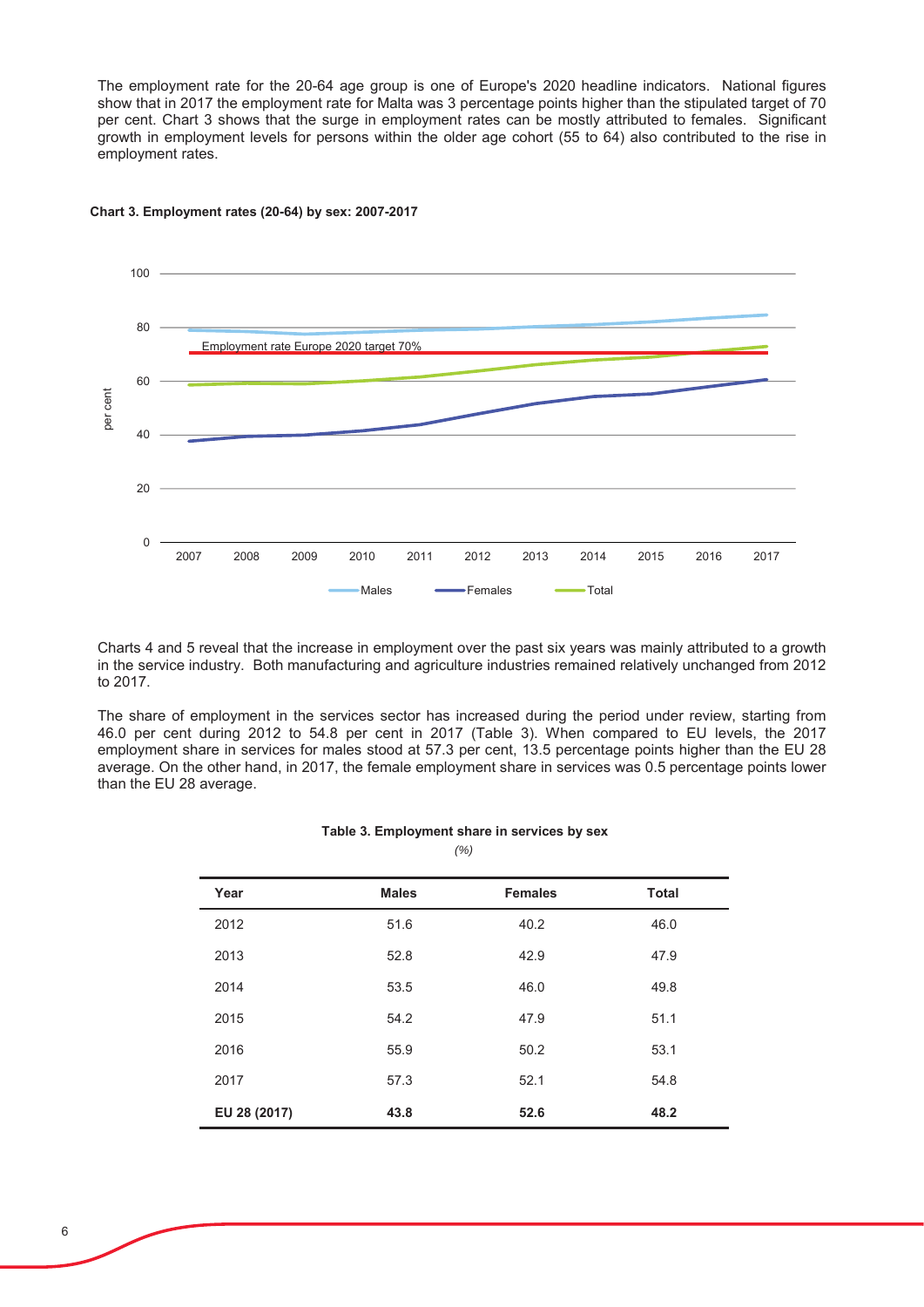

Chart 5. Employment distribution by major economic activity<sup>1</sup> (15-64): 2017



 $<sup>1</sup>$  Economic activity classified according to NACE Rev. 2.0 as follows:</sup> Agriculture - NACE A Industry - NACE B-F Services - NACE G-U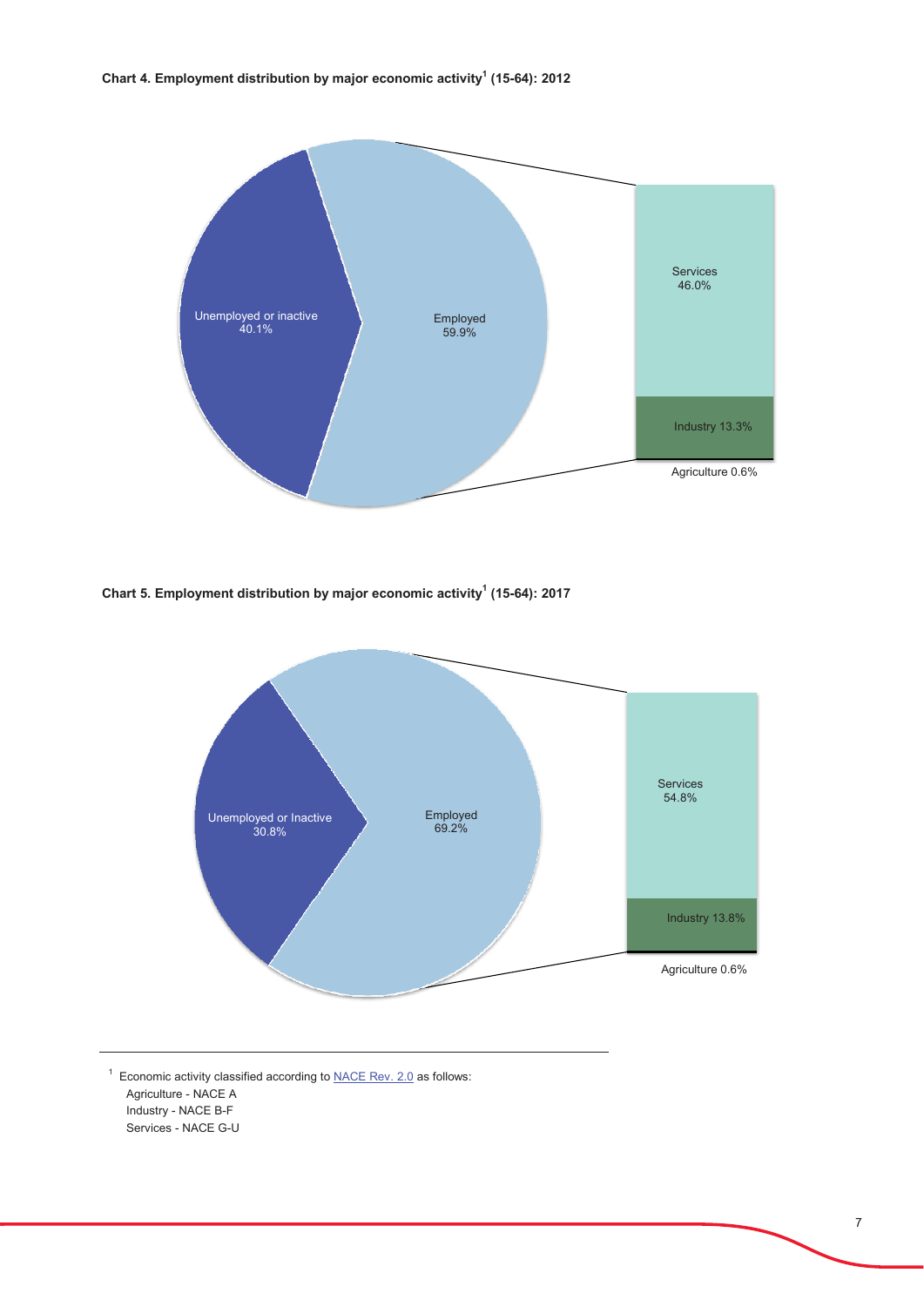| Table 4. Self-employed as a percentage of total employment by sex |
|-------------------------------------------------------------------|
| (% employees)                                                     |

| Year         | <b>Males</b> | <b>Females</b> | <b>Total</b> |
|--------------|--------------|----------------|--------------|
| 2012         | 17.4         | 6.5            | 13.3         |
| 2013         | 18.3         | 6.2            | 13.7         |
| 2014         | 17.7         | 6.8            | 13.5         |
| 2015         | 18.0         | 7.2            | 13.8         |
| 2016         | 19.2         | 6.1            | 14.0         |
| 2017         | 19.2         | 8.3            | 14.8         |
| EU 28 (2017) | 18.2         | 10.2           | 14.5         |

On average, over the past six years, self employed males accounted for 18.3 per cent of total employed males almost at par with EU levels. On the other hand, national rates for female self employment were lower than those recorded at EU 28 level (Table 4).

The share of part-time has shown an increase between 2012 and 2017, with approximately 15 out of every 100 employees working on a part-time basis. About a quarter of female employees in Malta have this type of working arrangement, whereas at EU 28 level, a third of all employed females were engaged on a part-time basis. The national share of part-time workers during 2017 was 6.4 percenatage points lower than EU 28 levels, with a difference of 8.6 percentage points lower for females and 2.5 percentage points less for males  $(Table 5)$ .

| Year         | <b>Males</b> | <b>Females</b> | <b>Total</b> |
|--------------|--------------|----------------|--------------|
| 2012         | 6.0          | 24.8           | 13.5         |
| 2013         | 7.4          | 24.9           | 14.7         |
| 2014         | 8.3          | 27.5           | 16.4         |
| 2015         | 7.4          | 26.3           | 15.3         |
| 2016         | 6.2          | 25.4           | 14.5         |
| 2017         | 6.8          | 23.9           | 14.1         |
| EU 28 (2017) | 9.3          | 32.5           | 20.5         |

#### *(% employees)* Table 5. Part-time employees as a percentage of total employees by sex

Chart 6. Share of part-time employees of total employees by sex: 2012-2017

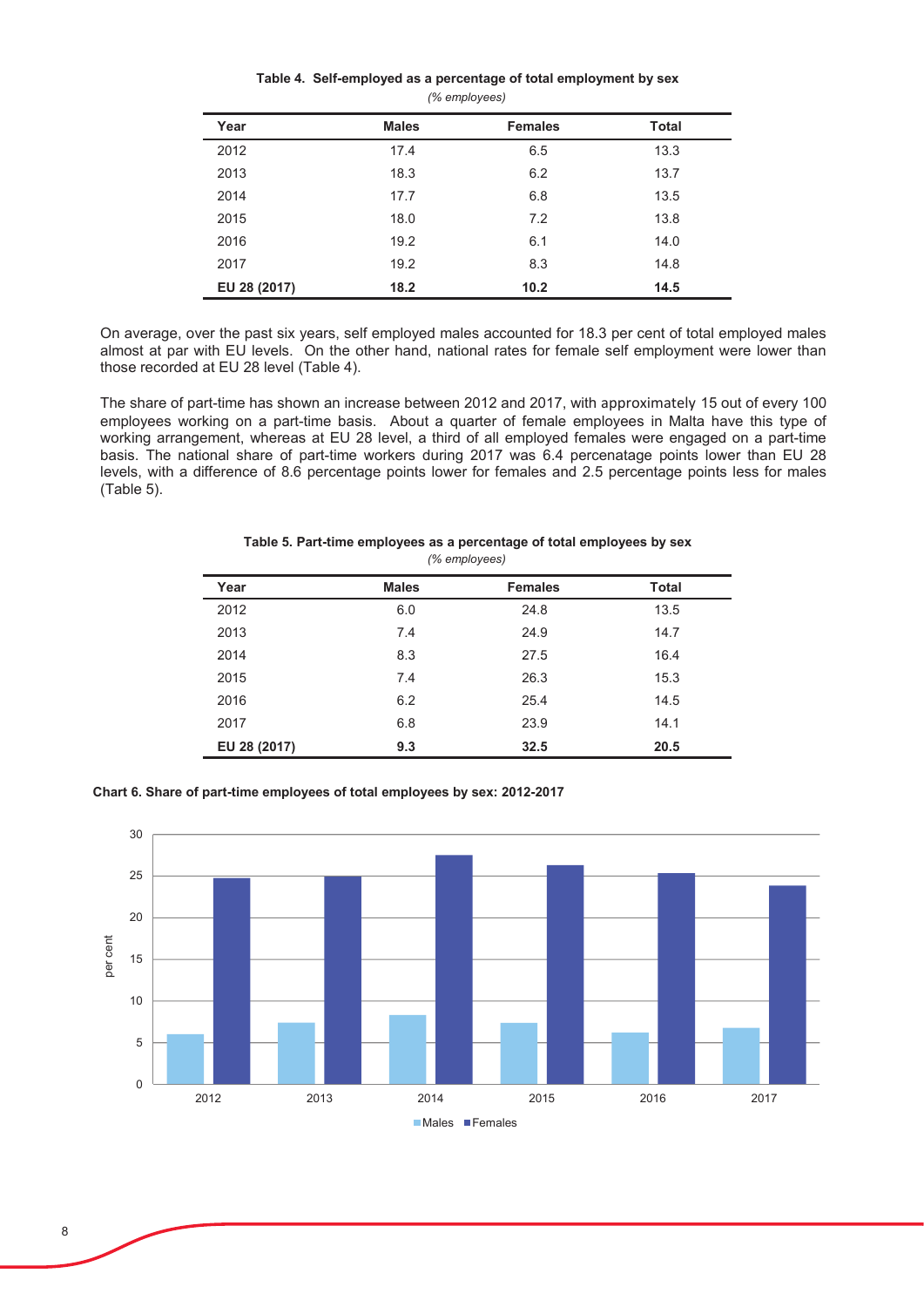#### *(% employees)* Table 6. Proportion of employees on a fixed-term contract basis by sex

| Year         | <b>Males</b> | <b>Females</b> | <b>Total</b> |
|--------------|--------------|----------------|--------------|
| 2012         | 6.3          | 7.8            | 6.9          |
| 2013         | 6.8          | 8.8            | 7.6          |
| 2014         | 6.4          | 9.6            | 7.8          |
| 2015         | 6.7          | 9.0            | 7.7          |
| 2016         | 6.8          | 8.9            | 7.7          |
| 2017         | 5.4          | 6.9            | 6.0          |
| EU 28 (2017) | 13.9         | 14.8           | 14.3         |

In 2017, six out of every 100 employees worked on a fixed-term contract basis. This type of working condition results to be more prevalent among females (Table 6). However, national levels are lower than those recorded for EU 28.

On average, full time employees worked 40.6 hours per week. As Table 7 illustrates, this average is very close to that recorded for EU 28.

Time-related under employment, illustrated in Table 8, provides information on those persons in employment who wish to work more hours than they normally do in their main occupation. In 2017, 8.7 per cent of all employed persons wished to work more hours, however the share for both full-time and part-time is on the decrease with a decline of 6.1 and 9.5 percentage points respectively when compared to 2012 results (Table  $8$ ).

|              |              | (110013)       |              |
|--------------|--------------|----------------|--------------|
| Year         | <b>Males</b> | <b>Females</b> | <b>Total</b> |
| 2012         | 41.5         | 39.3           | 40.7         |
| 2013         | 41.3         | 39.2           | 40.5         |
| 2014         | 41.1         | 39.1           | 40.4         |
| 2015         | 41.3         | 39.3           | 40.6         |
| 2016         | 41.2         | 39.6           | 40.6         |
| 2017         | 41.3         | 39.5           | 40.6         |
| EU 28 (2017) | 40.9         | 39.3           | 40.2         |
|              |              |                |              |

#### Table 7. Average number of hours normally worked per week by sex (full-time employees) *(hours)*

*(%)* Table 8. Time-related under employment by type of employment

|      | (70)             |           |              |
|------|------------------|-----------|--------------|
| Year | <b>Full-time</b> | Part-time | <b>Total</b> |
| 2012 | 13.8             | 24.4      | 15.3         |
| 2013 | 12.3             | 22.9      | 13.9         |
| 2014 | 10.6             | 19.5      | 12.0         |
| 2015 | 9.3              | 18.0      | 10.6         |
| 2016 | 8.9              | 17.3      | 10.2         |
| 2017 | 7.7              | 14.9      | 8.7          |

Note: EU 28 data in respect of this variable is not available.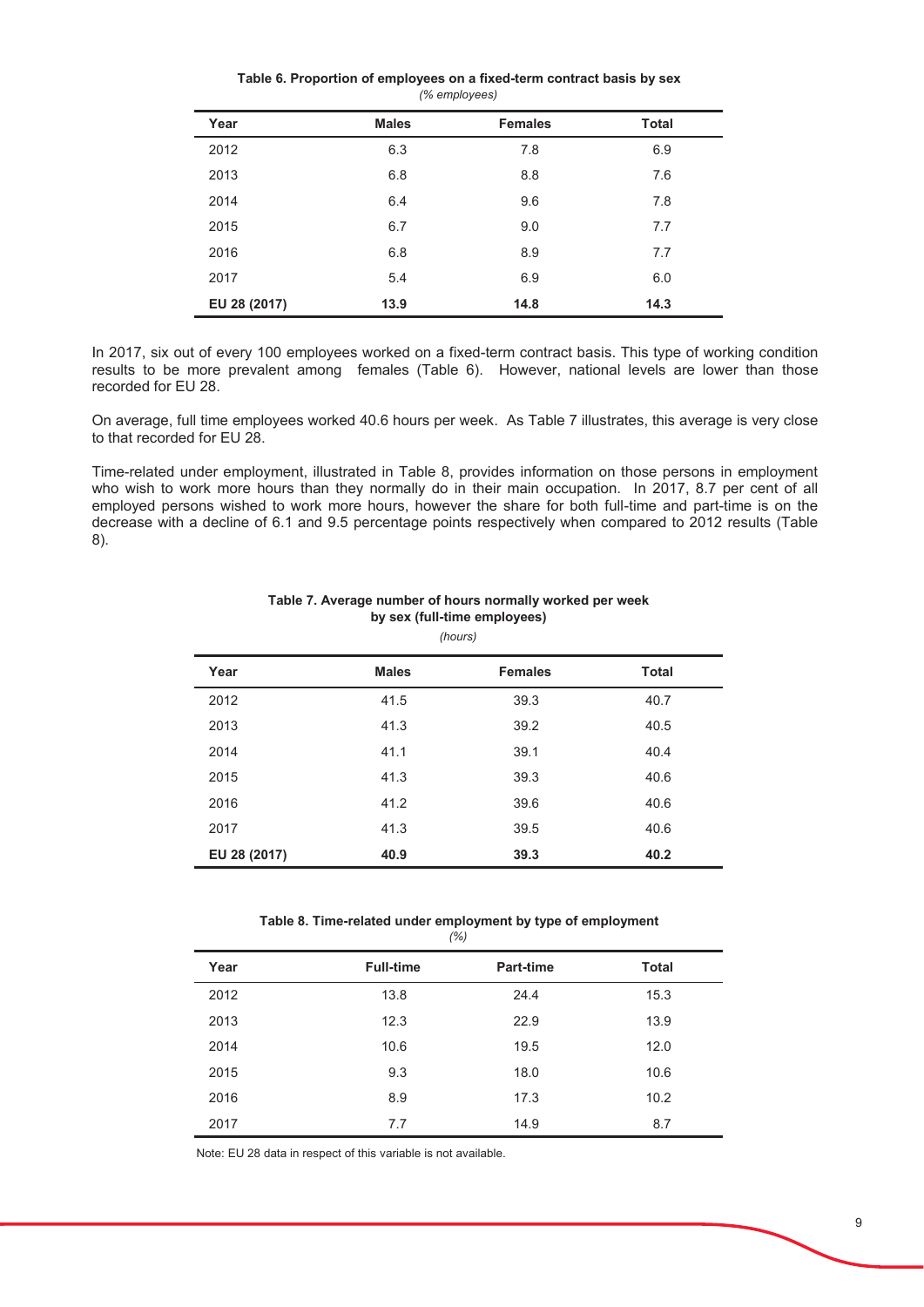## **Unemployment**

Unemployment rates have been declining steadily during the past years, reaching 4.0 per cent in 2017, from 6.2 per cent in 2012 (Chart 7). In 2017, the male and female unemployment rates stood at 3.8 and 4.3 per cent '<br>respectively.

When comparing to EU 28 levels, national rates for 2017 were lower for both sexes across all age groups. The  $\overline{\phantom{a}}$  largest differences between EU levels and national rates were however prevalent in the younger cohort where the difference was 6.3 percentage points for males and 6.2 percentage points for females (Table 9).



Chart 7. Unemployment rate (15-74) by sex: 2007-2017

|              | <b>Males</b> | <b>Females</b> | <b>Total</b> |
|--------------|--------------|----------------|--------------|
| Year         |              | 15-74          |              |
| 2012         | 5.6          | 7.2            | 6.2          |
| 2013         | 6.1          | 6.1            | 6.1          |
| 2014         | 6.1          | 5.1            | 5.7          |
| 2015         | 5.4          | 5.4            | 5.4          |
| 2016         | 4.4          | 5.2            | 4.7          |
| 2017         | 3.8          | 4.3            | 4.0          |
| EU 28 (2017) | 7.4          | 7.9            | 7.6          |
|              |              | $15 - 24$      |              |
| 2012         | 13.3         | 14.5           | 13.9         |
| 2013         | 14.7         | 10.4           | 12.7         |
| 2014         | 13.6         | 9.5            | 11.7         |
| 2015         | 13.2         | 9.8            | 11.6         |
| 2016         | 10.2         | 11.3           | 10.7         |
| 2017         | 11.1         | 9.9            | 10.6         |
| EU 28 (2017) | 17.4         | 16.1           | 16.8         |
|              |              | 25-74          |              |
| 2012         | 4.4          | 5.5            | 4.8          |
| 2013         | 4.8          | 5.2            | 4.9          |
| 2014         | 5.1          | 4.2            | 4.7          |
| 2015         | 4.3          | 4.5            | 4.4          |
| 2016         | 3.6          | 4.1            | 3.8          |
| 2017         | 2.9          | 3.3            | 3.1          |
| EU 28 (2017) | 6.4          | 7.1            | 6.7          |

Table 9. Unemployment rate by sex and age group

*(%)*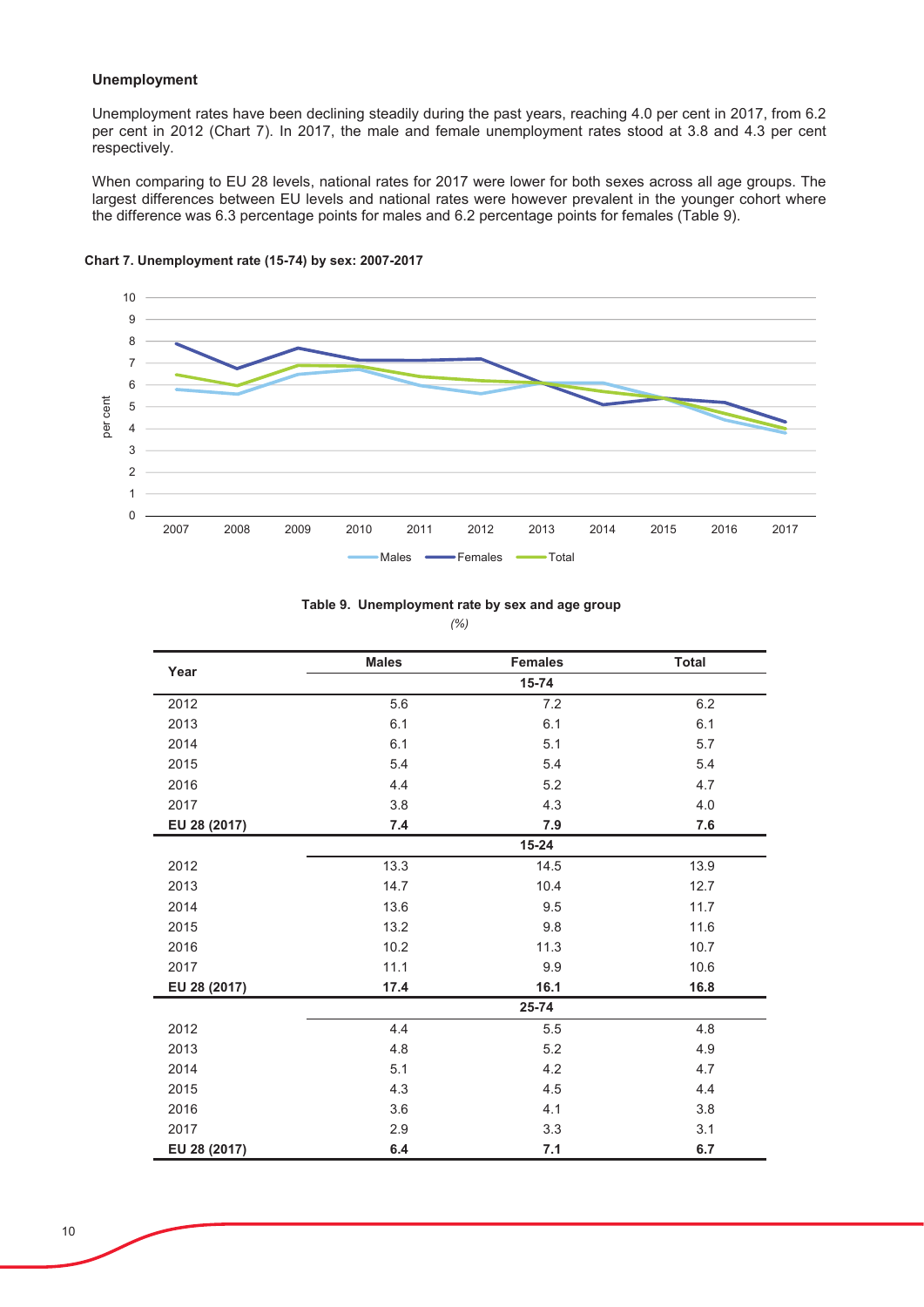This release provides data on the youth unemployment ratio which is defined as the number of unemployed persons aged 15 to 24 as a percentage of the total population within the same age bracket. For 2017, the vouth unemployment ratio stood at 5.6 per cent. 1.4 percentage points less than the EU 28 average. The young male unemployment ratio (15-24), tends to be higher than that recorded for females for both national as well as EU 28 levels.

On the other hand, the share of young people not in employment, education or training (NEET) is larger for females both in Malta and within the EU 28. The NEET rate has gained considerable importance within the local and global scenario since it measures the vulnerability of youths. In 2017, NEET rates dropped to 8.6 per cent from 10.8 per cent in 2012, which is 2.3 percentage points less than the EU 28 average (Chart 8. Table  $11$ ).

For 2017, the national long-term unemployment rate, representing the number of persons who have been unemployed for 12 months or more dropped to 1.6 per cent. This is almost half the figure at EU level for the same period (Table 12).



## Chart 8. Youth unemployment profile (15-24): 2017

■ Youth unemployment ratio ■ NEET

| Year         | <b>Males</b> | <b>Females</b> | <b>Total</b> |
|--------------|--------------|----------------|--------------|
| 2012         | 7.2          | 7.1            | 7.2          |
| 2013         | 8.3          | 5.2            | 6.8          |
| 2014         | 7.3          | 5.0            | 6.2          |
| 2015         | 7.1          | 4.9            | $6.0\,$      |
| 2016         | 5.5          | 5.5            | 5.5          |
| 2017         | 6.1          | 5.1            | 5.6          |
| EU 28 (2017) | 7.7          | 6.3            | 7.0          |

#### *(%)* Table 10, Youth (15-24) unemployment ratio by sex

11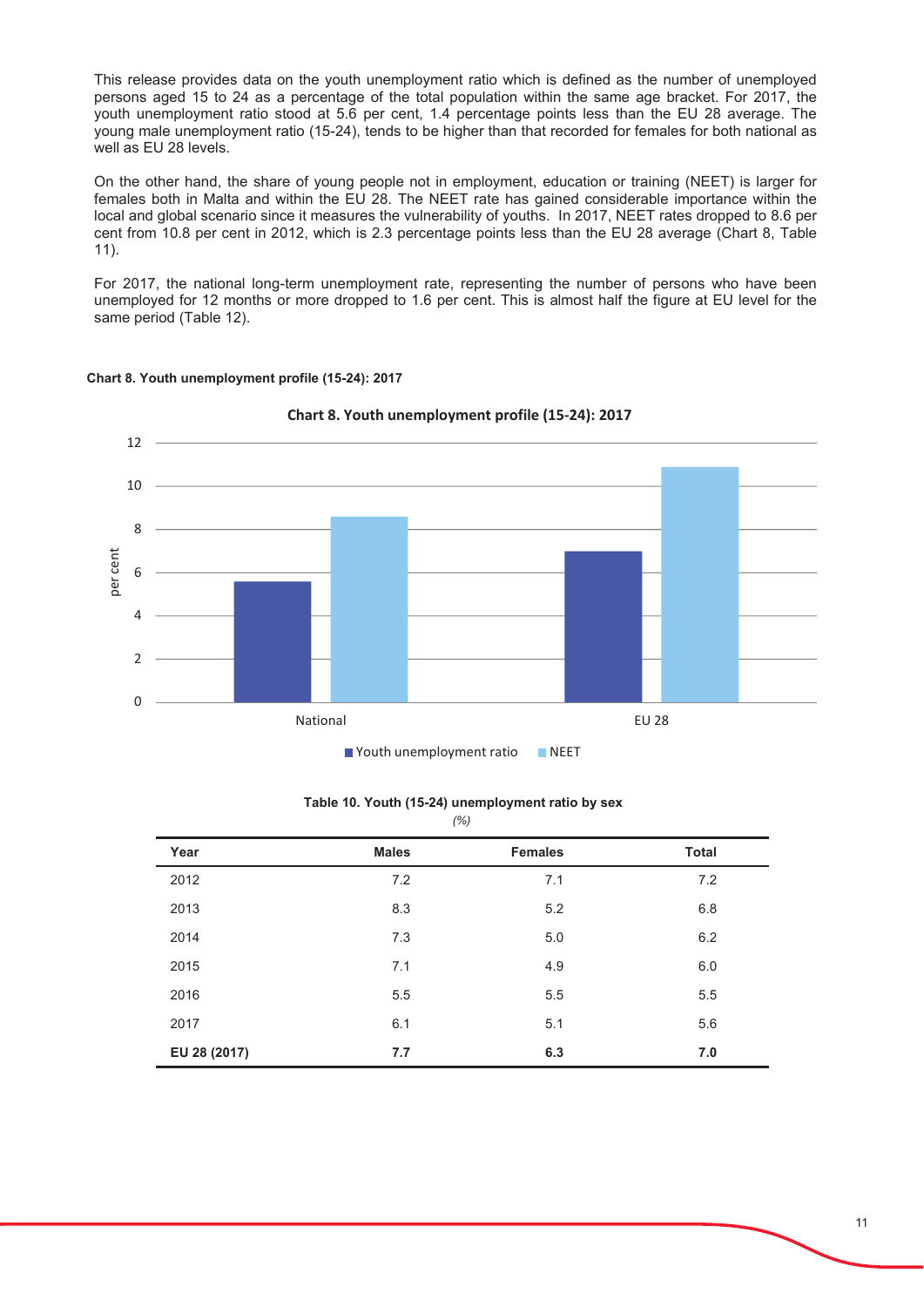|              |              | $\sqrt{2}$     |              |
|--------------|--------------|----------------|--------------|
| Year         | <b>Males</b> | <b>Females</b> | <b>Total</b> |
| 2012         | 10.2         | 11.4           | 10.8         |
| 2013         | 9.8          | 10.1           | 9.9          |
| 2014         | 8.8          | 11.9           | 10.3         |
| 2015         | 9.3          | 11.9           | 10.6         |
| 2016         | 6.8          | 10.8           | 8.8          |
| 2017         | 8.4          | 8.8            | 8.6          |
| EU 28 (2017) | 10.7         | 11.2           | 10.9         |

Table 11. NEET: Not in employment, education or training (15-24) by sex *(%)*

## Table 12. Long-term unemployment rate (15-74) by sex

|              |              | (%)            |              |
|--------------|--------------|----------------|--------------|
| Year         | <b>Males</b> | <b>Females</b> | <b>Total</b> |
| 2012         | 3.3          | 2.7            | 3.1          |
| 2013         | 3.2          | 2.3            | 2.8          |
| 2014         | 3.3          | 1.9            | 2.8          |
| 2015         | 3.0          | 1.6            | 2.4          |
| 2016         | 2.2          | 1.8            | 2.0          |
| 2017         | 1.6          | 1.6            | 1.6          |
| EU 28 (2017) | 3.4          | 3.5            | 3.4          |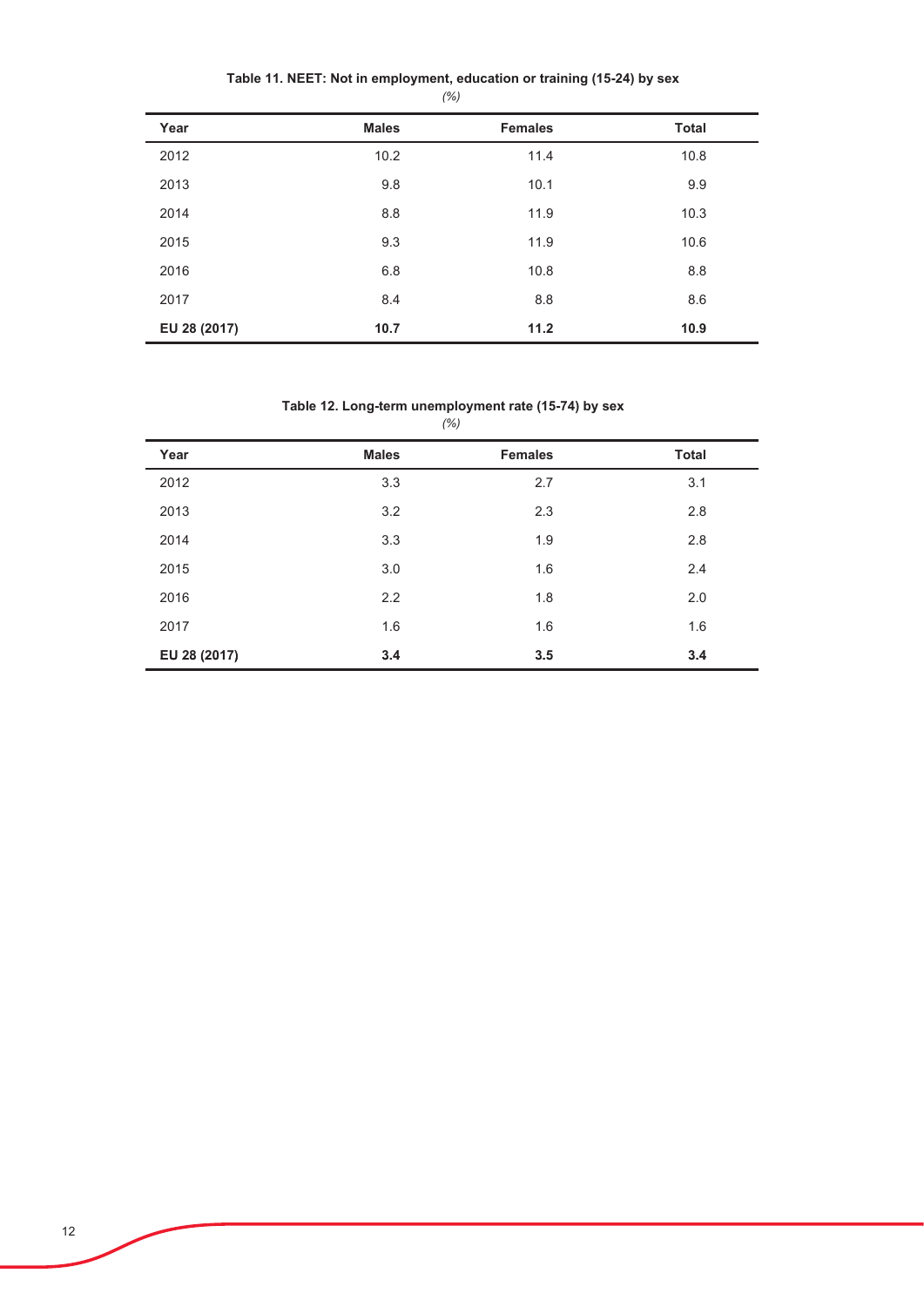## **Education**

Another Europe 2020 headline indicator is the rate of early school leavers (ESL). In 2017, the ESL rate stood at 17.7 per cent, registering a drop of 4.0 percentage points from 2012 levels. The ESL rate for males dropped from 26.4 per cent in 2012 to 20.9 per cent in 2017 while the ESL rate for females declined by 2.5 percentage points over the last six years reaching 14.3 per cent in 2017 (Table 13).

Although Malta's levels for the ESL indicator declined significantly over the years, national values are still higher when compared to the European averages. In 2017, the ESL was 7.7 percentage points higher than the EU 2020 national target of 10 per cent (Chart 9).

At the same time, data from the six years under study show an increase of 2.8 percentage points in the number of persons aged 20 to 24 years achieving at least an upper secondary education. Yet, the national rate is 5.3 percentage points lower than the EU 28 average (Table 14).

| Year         | <b>Males</b> | <b>Females</b> | <b>Total</b> |
|--------------|--------------|----------------|--------------|
| 2012         | 26.4         | 16.8           | 21.7         |
| 2013         | 23.3         | 18.1           | 20.8         |
| 2014         | 22.5         | 19.2           | 20.9         |
| 2015         | 23.3         | 16.9           | 20.2         |
| 2016         | 23.1         | 15.0           | 19.3         |
| 2017         | 20.9         | 14.3           | 17.7         |
| EU 28 (2017) | 12.1         | 8.9            | 10.6         |

#### Table 13. ESL: Early school leavers (18-24) by sex  $(%)$

## Chart 9. Early school leavers (18-24) by sex: 2007-2017

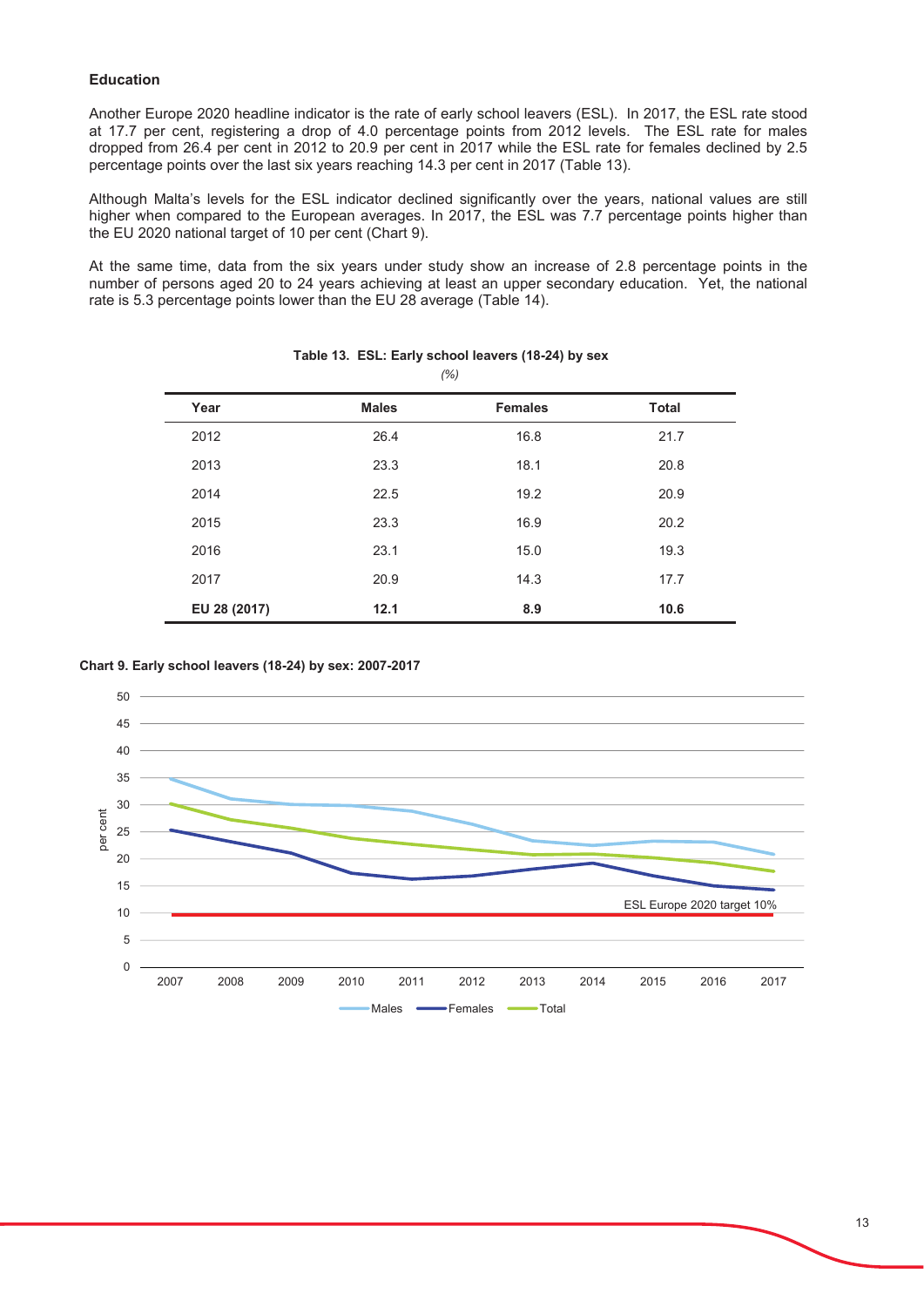#### Table 14. Youth educational attainment (20-24) by sex  $(% )$

| Year         | <b>Males</b> | <b>Females</b> | <b>Total</b> |
|--------------|--------------|----------------|--------------|
| 2012         | 69.9         | 80.8           | 75.2         |
| 2013         | 72.8         | 80.1           | 76.4         |
| 2014         | 72.4         | 77.7           | 75.0         |
| 2015         | 72.4         | 82.0           | 77.1         |
| 2016         | 72.7         | 82.4           | 77.4         |
| 2017         | 74.1         | 82.3           | 78.0         |
| EU 28 (2017) | 80.9         | 85.9           | 83.3         |

The skills level and continuous training of the adult population of working age is measured through the life long learning indicator. As Table 15 illustrates, the national rate on lifelong learning remained practically constant between 2012 to 2016, with an average of 7.6 percentage points. During 2017 the NSO introduced a change in the questionnaire and the questions related to the measurement of the lifelong learning indicator resulting in a break in series between 2016 and 2017. This change did however contribute to an increase in the lifelong learning rate. In this regard, the percentage of persons between 25 and 64 years undertaking lifelong learning stood at 10.6 per cent, almost at par with EU 28 levels recorded for 2017.

| Year         | <b>Males</b> | <b>Females</b> | <b>Total</b>      |
|--------------|--------------|----------------|-------------------|
| 2012         | 6.8          | 7.6            | 7.2               |
| 2013         | 7.4          | 8.0            | 7.7               |
| 2014         | 7.3          | 8.1            | 7.7               |
| 2015         | 6.9          | 7.9            | 7.4               |
| 2016         | 7.0          | 8.7            | 7.8               |
| 2017         | $9.5^b$      | $11.9^{b}$     | 10.6 <sup>b</sup> |
| EU 28 (2017) | 10.0         | 11.8           | 10.9              |

#### Table 15. Lifelong learning (25-64) by sex  $(% )$

<sup>b</sup>: break in series

Another Europe headline indicator is the tertiary educational attainment for the 30 to 34 year age group (Chart 10). Within this age group, there has been an increasing trend of persons attaining tertiary education for both males and females. Tertiary educational attainment increased by 7.2 percentage points over the past six years. In 2017, tertiary educational attainment stood at 33.5 per cent hence reaching the EU 2020 national target of 33 per cent.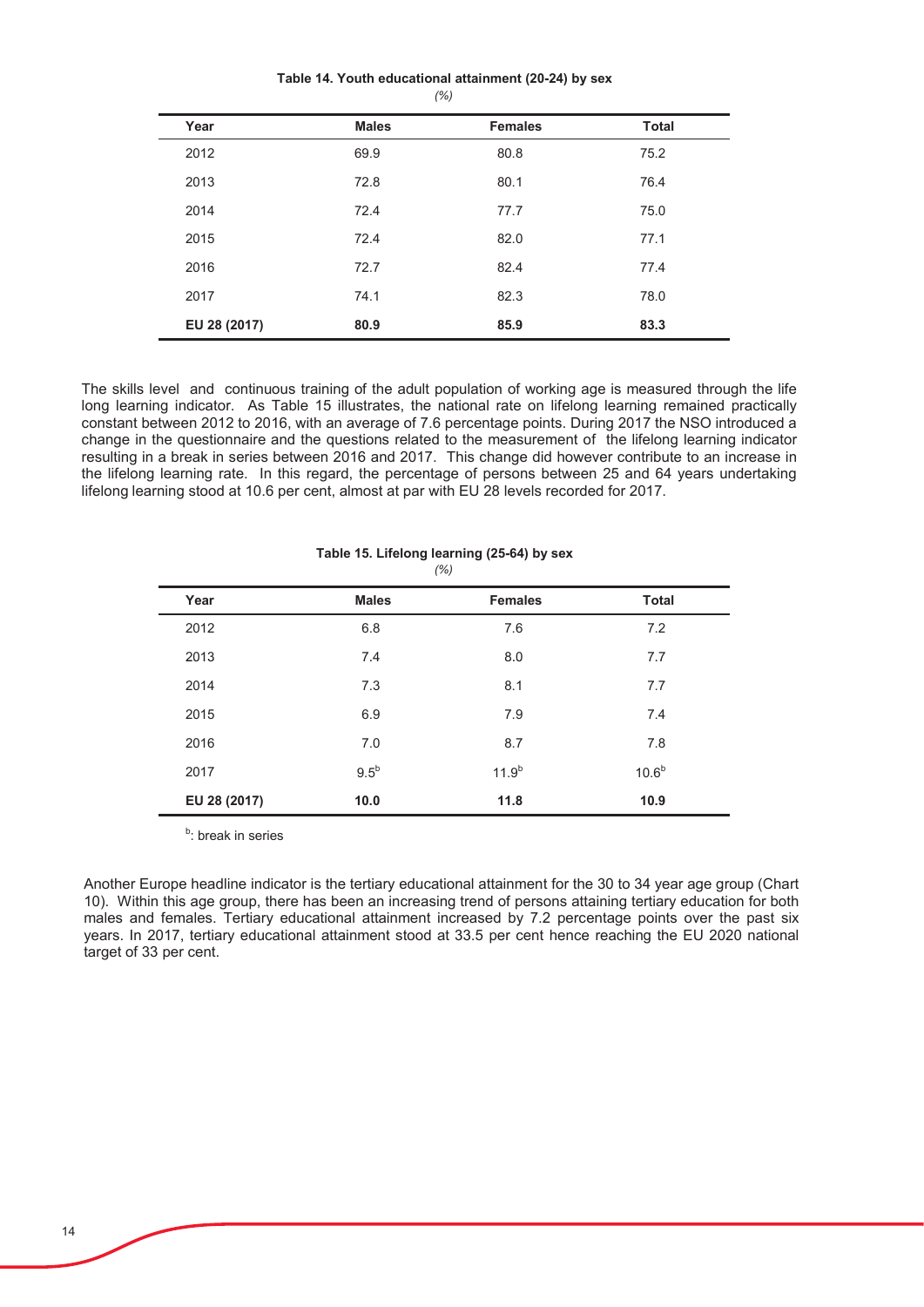



## Table 16. Tertiary educational attainment (30-34) by sex

|              |              | (% )           |              |
|--------------|--------------|----------------|--------------|
| Year         | <b>Males</b> | <b>Females</b> | <b>Total</b> |
| 2012         | 25.0         | 27.8           | 26.3         |
| 2013         | 25.0         | 32.6           | 28.7         |
| 2014         | 24.1         | 33.3           | 28.6         |
| 2015         | 24.2         | 34.4           | 29.1         |
| 2016         | 29.0         | 35.2           | 32.0         |
| 2017         | 32.2         | 35.0           | 33.5         |
| EU 28 (2017) | 34.9         | 44.9           | 39.9         |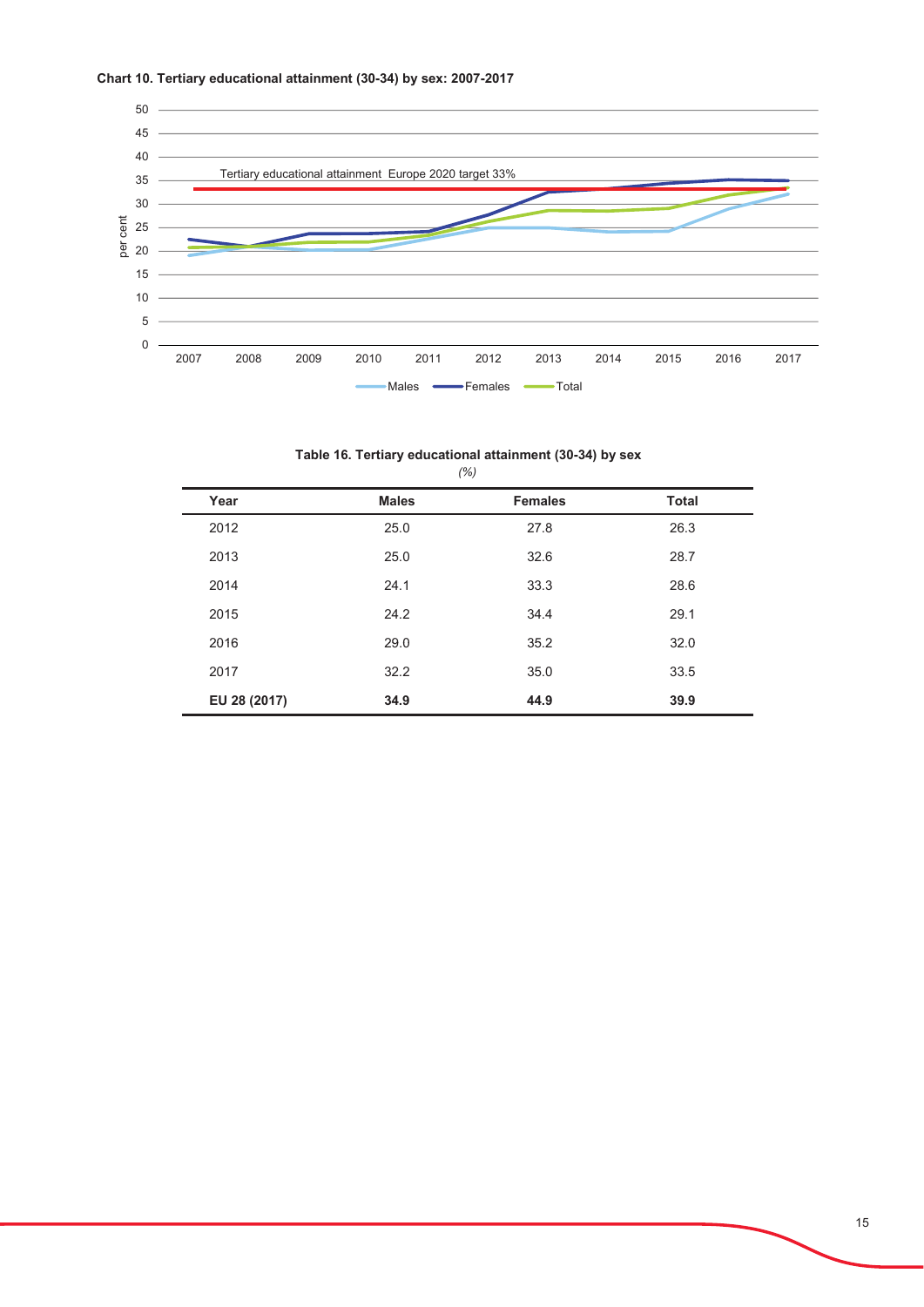#### **Methodological Notes**

#### **General Note**

The Labour Force Survey (LFS) is carried out on an ongoing basis using a quarterly gross sample of 3,200 private households. The objective is to have a continuous assessment of labour market trends given that the reference weeks are evenly spread throughout the 13 weeks of the quarter. One-fourth of the sample is made up of households who have been selected to participate in the LFS for the first time. Three-fourths of the quarterly sample is made up of households who were selected to participate in the survey in previous instances, either one quarter before, one year before, or one year and a quarter before (2-(2)-2). Unless otherwise indicated, figures provided in this release refer to persons aged 15 and over and living in private households during the reference period. All criteria used for this survey match international methodologies used by the International Labour Organisation (ILO).

The LFS is designed to satisfy the concepts and definitions as outlined by Eurostat. This allows the comparability of results with other EU member states and countries following ILO definitions of employment and unemployment. Occupations are classified according to the ISCO-08 classification (International Standard Classification of Occupations) whereas the economic activity is classified according to NACE Rev. 2 (Nomenclature générale des Activités économiques dans les Communautés Européennes). Education attainment is classified according to ISCED 2011.

Figures for Malta in this release may vary from those present in Eurostat's database due to a difference in the calculation of annual estimates. The difference is completely due to rounding of figures and not due to the definitions used to calculate the indicators.

Eurostat figures for EU 28 have been extracted from Eurobase on 11th October 2018.

#### **Povisions**

This release takes on board all revision done on LFS data. Refer to Release No: 153/2018. Revision consisted of the following:

#### a. Weighting methodology

The revisions included in this release were undertaken in line with revised demographic updates published on the 12th of February 2018 (Release No: 022/2018). These updates are reflected in the grossing up methodology used for the survey.

This revision takes on board the changes in methodology of the weighting computation. The weighting methodology moved from post-stratification technique to the calibration method using the logit function. The benchmarks used for calibration are represented by individuals as follows:

- $\cdot$  NUTS 4
- Sex and 5 year age-groups (0-14.15-19.20-24....75+)
- Citizenship
- Citizenship in the 15-64 age group
- The four panels
- Number of households represented by the reference persons
- Number of employed non-nationals

Across the period 2012-2017, shifts were recorded in levels. On the whole, trends remained the same.

#### b. Inclusion of SSC&P qualification and shift of ISCED 4 to ISCED 3

The revision also takes on board a new qualification (SSC&P) which was introduced in the education system during academic year 2014/2015. In addition, the classifications related to vocational qualifications have been aligned to the quidelines provided by the Tourism and Education Statistics Unit (NSO). In this regard, persons obtaining a vocational qualification from academic year 2012/2013 will be classified to ISCED 3 instead of ISCED 4.

#### **Concepts and Definitions**

#### $1$  Labour force

- Activity rate: the number of persons in the labour force falling within a particular age bracket as a percentage of the working population in the same age bracket (15-24, 25-54, 55-64 and 15-64).
- Activity gender gap: the difference in activity rates between males and females for different age groups (15-24, 25-54, 55-64 and 15-64).